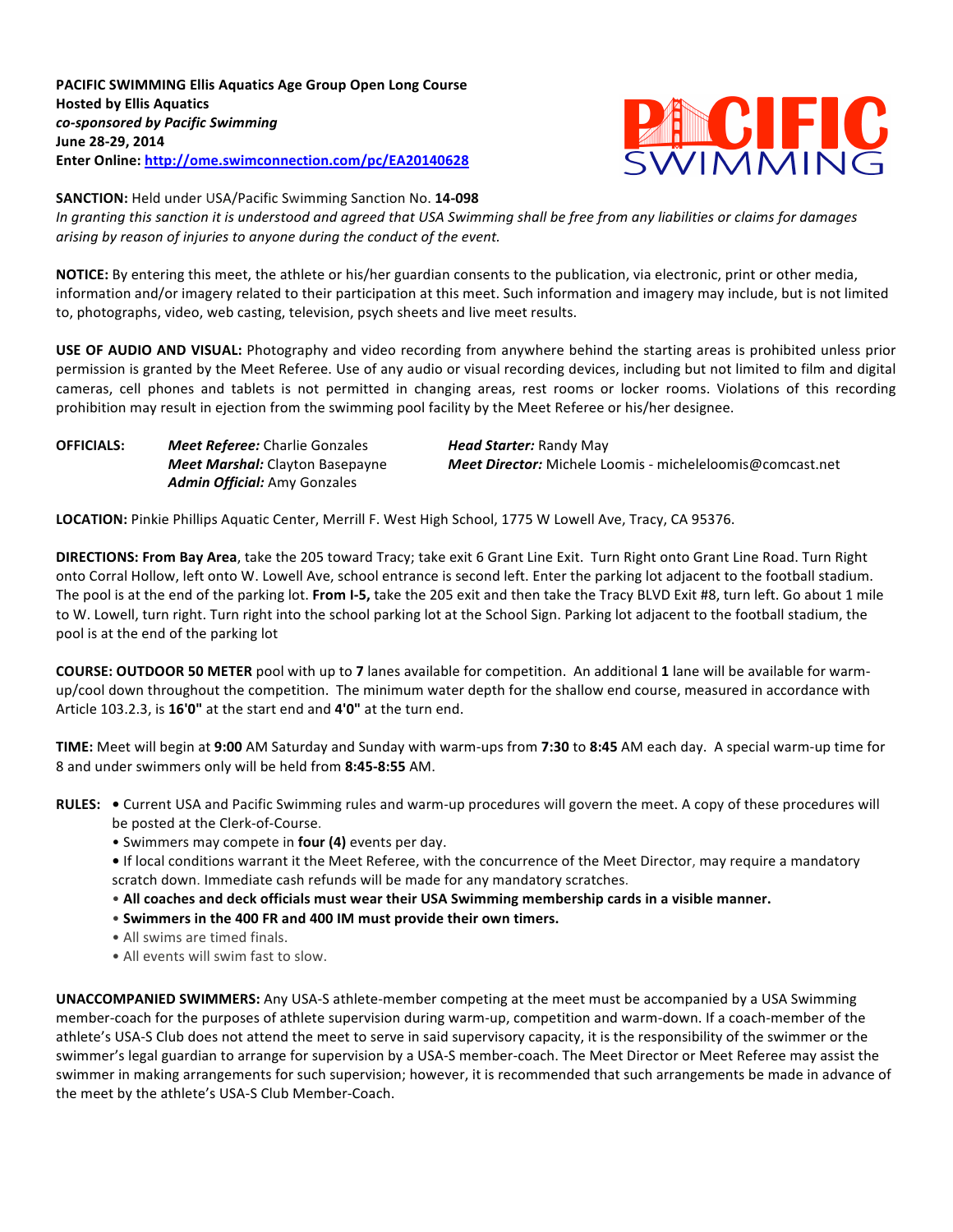**RACING STARTS:** Swimmers must be certified by a USA-S member-coach as being proficient in performing a racing start, or must start the race in the water. It is the responsibility of the swimmer or the swimmer's legal guardian to ensure compliance with this requirement.

RESTRICTIONS: . Smoking and the use of other tobacco products is prohibited on the pool deck, in the locker rooms, in spectator

seating, on standing areas and in all areas used by swimmers, during the meet and during warm-up periods.

- Sale and use of alcoholic beverages is prohibited in all areas of the meet venue.
- No glass containers are allowed in the meet venue.
- No propane heater is permitted except for snack bar/meet operations.
- All shelters must be properly secured.
- No tarps on the grass
- No pets on school grounds

• Except where venue facilities require otherwise, changing into or out of swimsuits other than in locker rooms or other designated areas is not appropriate and is strongly discouraged.

**ELIGIBILITY:** • Swimmers must be current members of USA-S and enter their name and registration number on the meet entry card as they are shown on their Registration Card. If this is not done, it may be difficult to match the swimmer with the registration and times database. The meet host will check all swimmer registrations against the SWIMS database and if not found to be registered, the Meet Director shall accept the registration at the meet (a \$10 surcharge will be added to the regular registration fee). Duplicate registrations will be refunded by mail.

• Entries with **"NO TIME" will be REJECTED**. 

• Disabled swimmers are welcome to attend this meet and should contact the Meet Director or Meet Referee regarding and special accommodations on entry times and seeding per Pacific Swimming policy.

- Swimmers 19 years of age and over may compete in the meet for time only, no awards.
- The swimmer's age will be the age of the swimmer on the first day of the meet.
- Swimmers in the 400 FR and 400 IM must meet the minimum time standards listed on the Events page of this meet sheet.

**ENTRY FEES**: \$2.75 per individual event, **\$**10.00 participation fee per swimmer.

**ONLINE ENTRIES:** To enter online go to **http://ome.swimconnection.com/pc/EA20140628** to receive an immediate entry confirmation. This method requires payment by credit card. Swim Connection, LLC charges a processing fee for this service, equal to \$1 per swimmer plus 5% of the total Entry Fees. Please note that the processing fee is a separate fee from the Entry Fees. If you do not wish to pay the processing fee, enter the meet using a mail entry. **Entering online is a convenience, is completely voluntary,** and is in no way required or expected of a swimmer by Pacific Swimming. Online entries will be accepted through Wednesday, **June 11, 2014**.

**MAILED OR HAND DELIVERED ENTRIES**: Entries must be on the attached consolidated entry form. Forms must be filled out completely and printed clearly with swimmers best time. Entries must be postmarked by midnight, Monday, June 9, 2014 or hand delivered by 6:30 p.m. Wednesday, June 11, 2014. No late entries will be accepted. No refunds will be made, except mandatory scratch downs. Requests for confirmation of receipt of entries should include a self-addressed envelope.

|                                       | Make check payable to: Ellis Aquatics |                                        |
|---------------------------------------|---------------------------------------|----------------------------------------|
| <b>Mail entries to:</b> Vicki O'Neill |                                       | Hand deliver entries to: Vicki O'Neill |
|                                       | <b>Swim Meet Entries</b>              | 2959 Perry LN                          |
|                                       | 2959 Perry LN                         | Tracy, CA                              |
|                                       | Tracy, CA 95376                       |                                        |

**CHECK-IN:** The meet will be deck seeded. Swimmers must check-in at the Clerk of Course. Close of check-in for all events shall be no more than 60 minutes before the estimated time of the start of the first heat of the event. No event shall be closed more than 30 minutes before the scheduled start of the session. Swimmers who do not check-in will not be allowed to compete in the event.

AWARDS: There will be awards for 8 & U, 9-10, 11-12, 13-14, 15-18, but 19 & O will not be awarded. Awards must be picked up by the end of the meet; they will not be mailed.

**ADMISSION:** Free. A 2-day meet program will be available for a fee.

**SNACK BAR:** A snack bar will be available during the meet.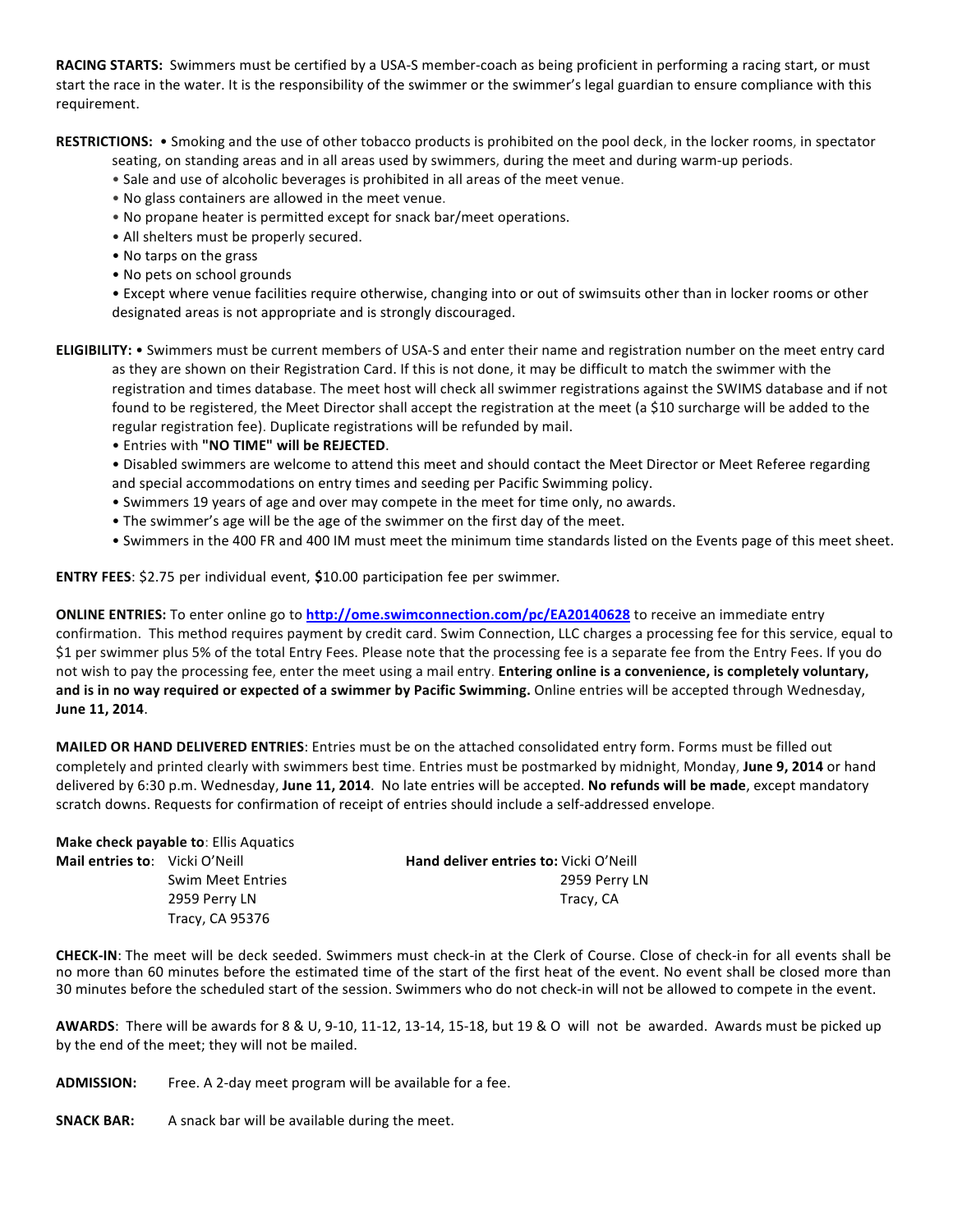HOSPITALITY: Lunch and limited hospitality will be available to all working officials and coaches.

MISCELLANEOUS: No overnight parking is allowed. No pets allowed on school grounds. No set up on pool deck except for designated areas for coaches. There will be limited parking for coaches and officials near the pool.

**EVENT SUMMARY:** 

|           | Saturday      |            | Sunday         |                 |                 |  |  |
|-----------|---------------|------------|----------------|-----------------|-----------------|--|--|
| 10 & U    | $11 - 12$     | 13 & O     | 10 & U         | $11 - 12$       | 13 & O          |  |  |
| 200 IM    | 200 IM        | 200 IM     | 200 Free       | <b>200 Free</b> | <b>200 Free</b> |  |  |
| 100 Free  | 100 Free      | 100 Free   | 50 Back        | 50 Back         | 100 Back        |  |  |
| 100 Back  | 100 Back      | 200 Back   | 100 Breast     | 100 Breast      | 200 Breast      |  |  |
| 50 Breast | 50 Breast     | 100 Breast | 50 Free        | 50 Free         | 50 Free         |  |  |
| 50 Fly    | <b>50 Fly</b> | 100 Fly    | <b>100 Fly</b> | <b>100 Fly</b>  | <b>200 Fly</b>  |  |  |

**OPEN 400 Free Time standard: Girls 7:13.59, Boys 7:19.79 Open 400 IM Time standard: Girls 7:13.59, Boys 7:20.69**

| <b>Saturday June 28</b> |                       |                |  |  |  |  |  |  |
|-------------------------|-----------------------|----------------|--|--|--|--|--|--|
| Girls                   | Event                 | Boys           |  |  |  |  |  |  |
| 1                       | 13 & O 200 IM         | $\overline{2}$ |  |  |  |  |  |  |
| 3                       | 10 & U 200 IM         | 4              |  |  |  |  |  |  |
| 5                       | 11-12 200 IM          | 6              |  |  |  |  |  |  |
| $\overline{7}$          | 13 & O 100 Free       | 8              |  |  |  |  |  |  |
| 9                       | 10 & U 100 Free       | 10             |  |  |  |  |  |  |
| 11                      | 11-12 100 Free        | 12             |  |  |  |  |  |  |
| 13                      | 13 & O 200 Back       | 14             |  |  |  |  |  |  |
| 15                      | 10 & U 100 Back       | 16             |  |  |  |  |  |  |
| 17                      | 11-12 100 Back        | 18             |  |  |  |  |  |  |
| 19                      | 13 & O 100 Breast     | 20             |  |  |  |  |  |  |
| 21                      | 10 & U 50 Breast      | 22             |  |  |  |  |  |  |
| 23                      | 11-12 50 Breast       | 24             |  |  |  |  |  |  |
| 25                      | 13 & O 100 Fly        | 26             |  |  |  |  |  |  |
| 27                      | 10 & U 50 Fly         | 28             |  |  |  |  |  |  |
| 29                      | 11-12 50 Fly          | 30             |  |  |  |  |  |  |
| 31                      | Open 400 Free         | 32             |  |  |  |  |  |  |
|                         | <b>Sunday June 29</b> |                |  |  |  |  |  |  |
| 33                      | 13 & O 200 Free       | 34             |  |  |  |  |  |  |
| 35                      | 10 & U 200 Free       | 36             |  |  |  |  |  |  |
| 37                      | 11-12 200 Free        | 38             |  |  |  |  |  |  |
| 39                      | 13 & O 100 Back       | 40             |  |  |  |  |  |  |
| 41                      | 10 & U 50 Back        | 42             |  |  |  |  |  |  |
| 43                      | 11-12 50 Back         | 44             |  |  |  |  |  |  |
| 45                      | 13& O 50 Free         | 46             |  |  |  |  |  |  |
| 47                      | 10 & U 50 Free        | 48             |  |  |  |  |  |  |
| 49                      | 11-12 50 Free         | 50             |  |  |  |  |  |  |
| 51                      | 13 & O 200 Breast     | 52             |  |  |  |  |  |  |
| 53                      | 10 & U 100 Breast     | 54             |  |  |  |  |  |  |
| 55                      | 11-12 100 Breast      | 56             |  |  |  |  |  |  |
| 57                      | 13 & O 200 Fly        | 58             |  |  |  |  |  |  |
| 59                      | 10 & U 100 Fly        | 60             |  |  |  |  |  |  |
| 61                      | 11-13 100 Fly         | 62             |  |  |  |  |  |  |
| 63                      | Open 400 IM           | 64             |  |  |  |  |  |  |

All 400 swimmers, both Free and IM must provide their own timers and counters. **OPEN 400 Free Time Standard: Girls 7:13.59, Boys: 7:19.79 OPEN 400 IM Time Standard: Girls 7:13.59, Boys 7:20.69**